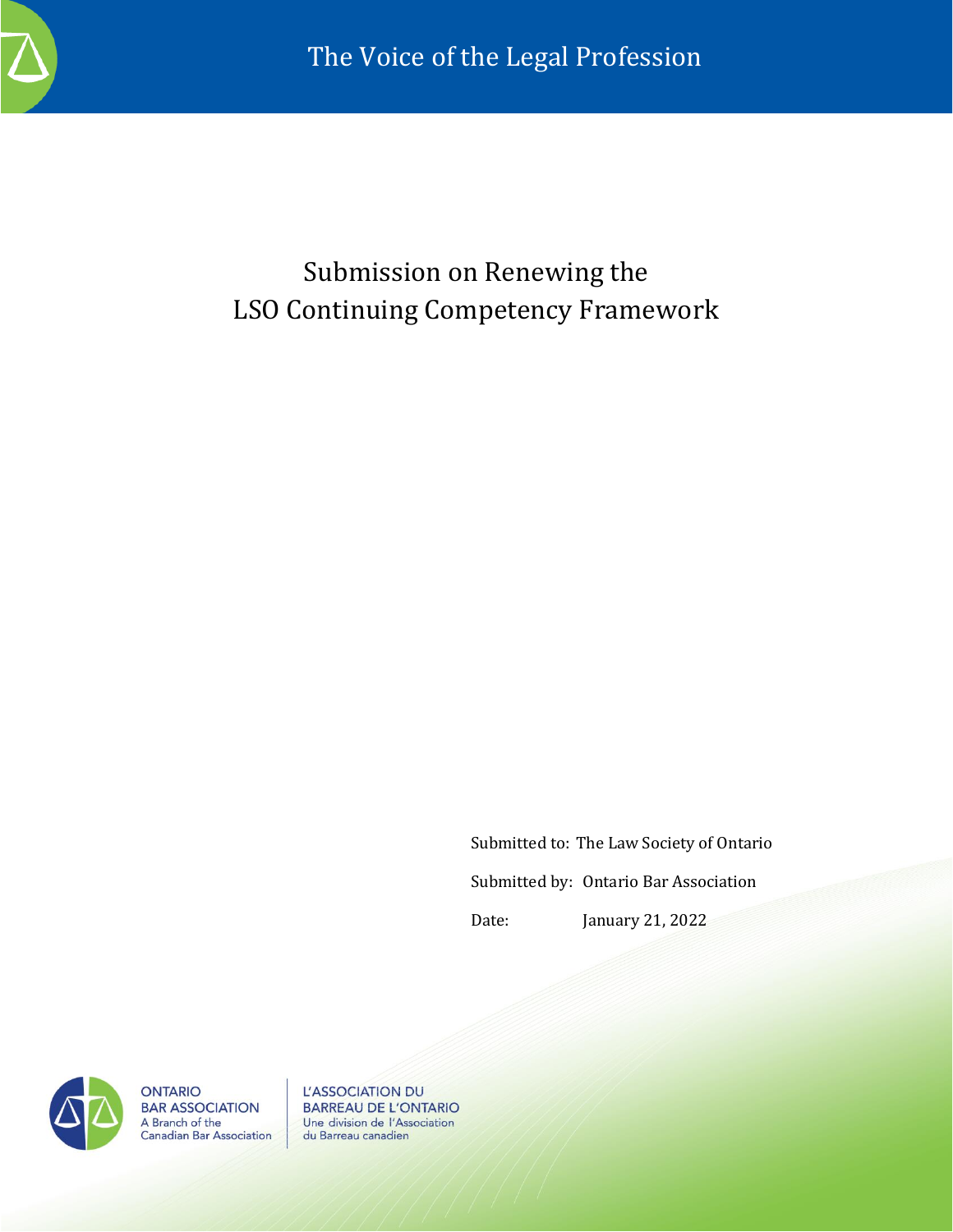

## **Table of Contents**

| Tying CPD Requirement to Practice Area(s), Experience Level or Identified Areas of Risk  5 |  |
|--------------------------------------------------------------------------------------------|--|
|                                                                                            |  |
|                                                                                            |  |
|                                                                                            |  |
|                                                                                            |  |
|                                                                                            |  |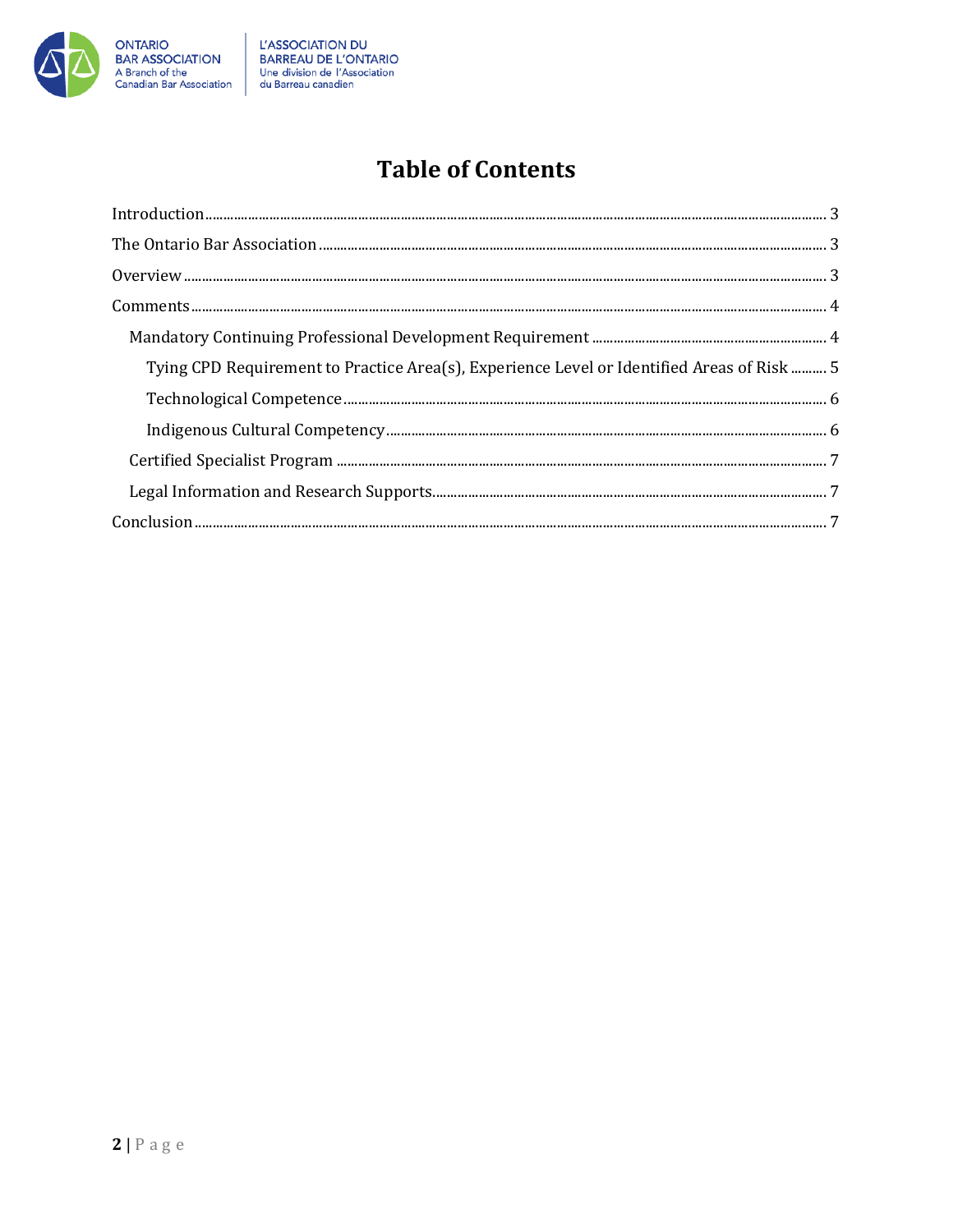

## <span id="page-2-0"></span>**Introduction**

The Ontario Bar Association (OBA) appreciates the opportunity to provide this submission in response to the Law Society of Ontario's (LSO) Report from the Competence Task Force on Renewing the LSO's Continuing Competence Framework (the "Consultation Paper").

## <span id="page-2-1"></span>**The Ontario Bar Association**

Established in 1907, the OBA is Ontario's largest voluntary legal advocacy organization, representing lawyers, judges, law professors and students from across the province, on the frontlines of our justice system. Through the work of our 40 practice sections, the OBA routinely provides expert advice to the Law Society on matters that affect the administration of justice in Ontario in the interest of the public and the profession.

In preparing this submission, the OBA has sought input from a critical cross-section of the bar, including senior and junior lawyers, from managing partners to new calls and students, who practise across Ontario as solicitors and barristers in a variety of practice settings.

### <span id="page-2-2"></span>**Overview**

The stated objective of the Task Force is to recommend an effective, proportionate, and balanced regulatory framework addressing career-long competence in a manner that protects the public interest and is responsive to the public's legal needs.<sup>1</sup> Access to lawyer services is critical to protecting and responding to the public's needs. To achieve these objectives, it is crucial for the LSO to ensure that the regulatory framework does not unnecessarily jeopardize lawyer practice feasibility. To an extent, this is reflected in the principles of flexibility and feasibility that the Task Force has identified to guide its work, and they are included in the comments from our members that follow.

<sup>1</sup> Consultation Paper at p. 2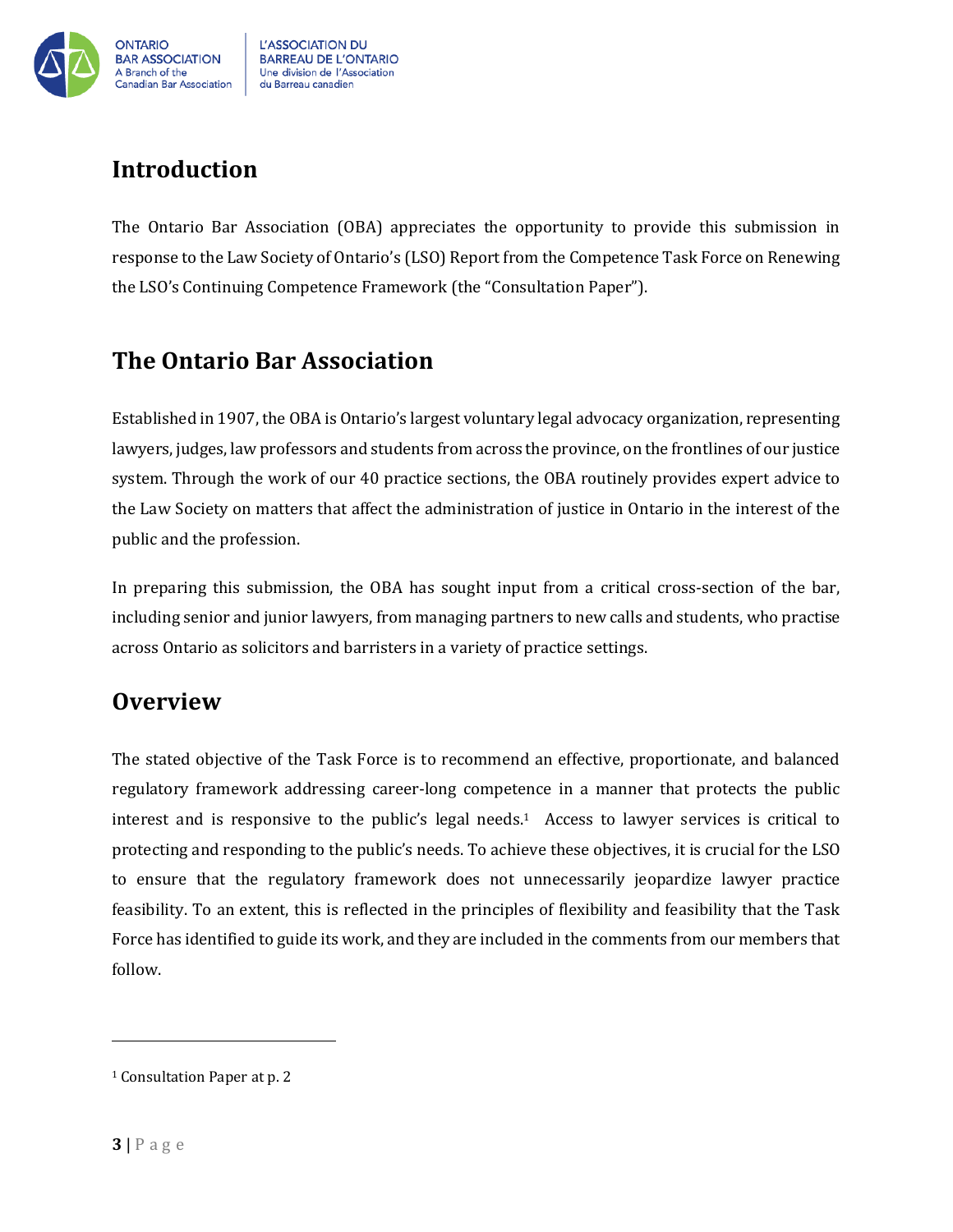

# du Barreau canadien

## <span id="page-3-0"></span>**Comments**

#### <span id="page-3-1"></span>*Mandatory Continuing Professional Development Requirement*

The OBA previously provided feedback supporting the requirement of 12 mandatory CPD hours, as a reasonable and not overly burdensome requirement for the bar2. Since the inception of this requirement, we have not heard calls for reform. No compelling reason has been put forward to disrupt the current CPD requirement, nor has any persuasive alternative been proposed that is able to achieve the balance of flexibility and public confidence more effectively. The CPD requirement, as it currently stands, provides a measure of confidence for the public, while being balanced with the flexibility lawyers need to ensure they are able to select the CPD activities required to suit their particular practice. We understand the requirement for one EDI hour is explicitly exclude from the consultation. We assume that is because the need for, and value of, such education is patently evident.

The Consultation Paper notes that "compliance with the CPD requirements has been very high since inception of the program" with "approximately 99% of practicing lawyers … fulfill[ing] the requirement on an annual basis". The CPD requirement continues to have strong support from the bar at large, with a recognition that the requirement provides important protection for the public and aligns the profession with other respected professions.

The experience of our members, as creators, participants (i.e. speakers) and consumers of CPD, shows us that there are also many ancillary benefits of the OBA's CPD offerings, including:

- Hearing voices from different firms, regions, perspectives and/or practice areas for a diverse and well-rounded educational experience;
- Establishing and building business development, networking and mentorship relationships with fellow attendees and speakers; and
- Raising profile for speakers.

<sup>2</sup> OBA Submission[, Mandatory Continuing Professional Development](https://www.oba.org/CMSPages/GetFile.aspx?guid=d43317d4-5f8b-47d0-95a8-679d1e3eb679) – Two-Year Review, April 2, 2013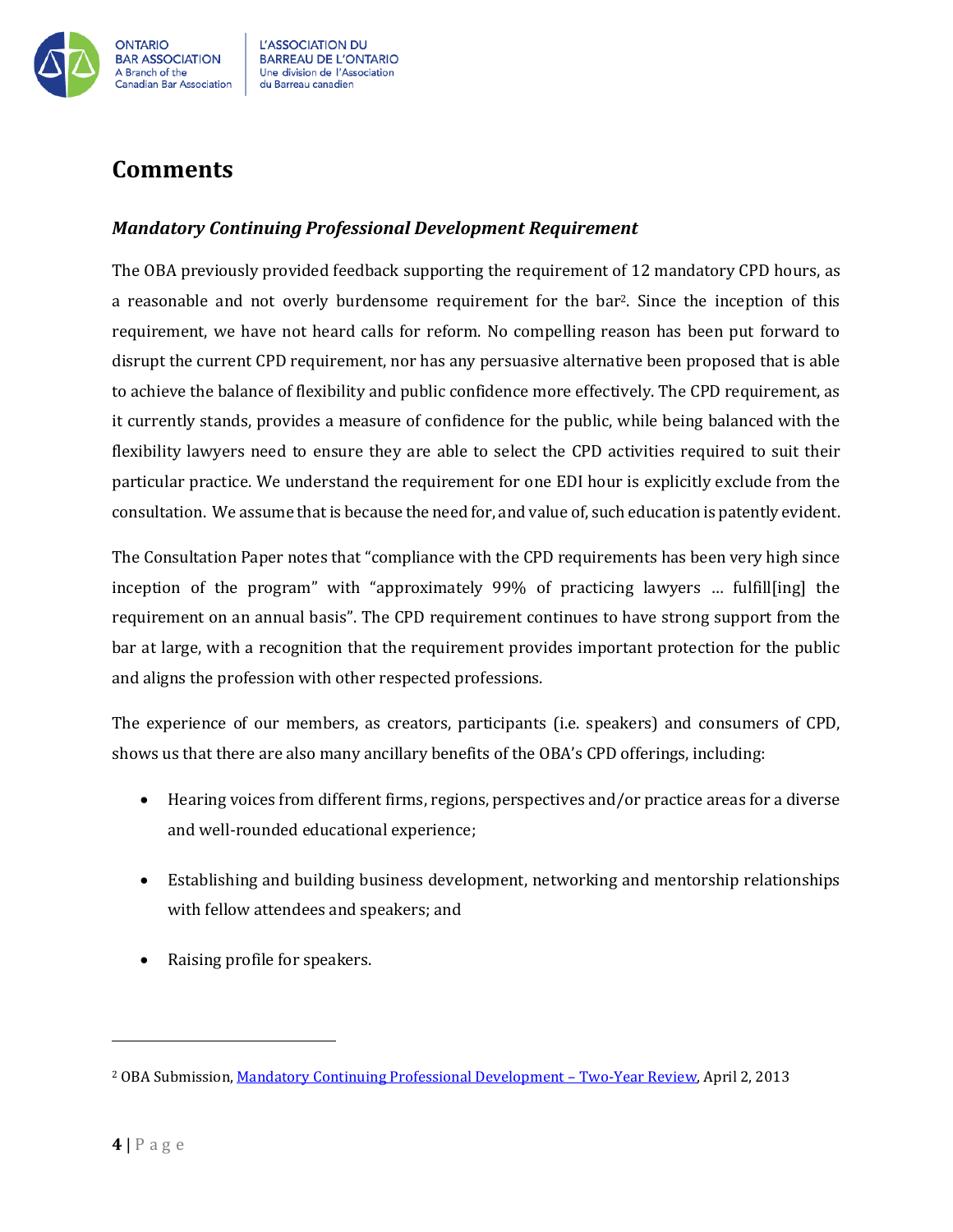

The OBA is dedicated to providing CPD programs that are accessible, timely and relevant regardless of where lawyers are located across the province. While the Consultation Paper notes that the "majority of licensees participate in CPD programs to fulfill their annual requirements", the other eligible learning activities under the current CPD requirement are valuable in providing even further accessibility and flexibility for members of the bar to meet the requirement.

#### <span id="page-4-0"></span>Tying CPD Requirement to Practice Area(s), Experience Level or Identified Areas of Risk

The LSO has asked broad questions about whether to further tailor the CPD requirement based on a number of factors, such as practice area, experience level or identified areas of risk. The LSO would need to set out a compelling reason to add such additional regulatory requirements and no such reason has been clearly identified.

Lawyers could be encouraged to give meaningful thought to selecting their CPD activities to provide for a richer learning experience. This could include self-assessment, developing a plan to target identified goals or needs, and self-reflection. That said, we do not have any cause to believe that lawyers are not targeting their CPD selections to their particular practice needs. In fact, it is hard to fathom why a lawyer would take the time (and often incur the expense) of CPD activities that are not tied to or beneficial for their practice. If the LSO has information that suggests such a disparity, it should be clearly provided.

Additionally, practice-focused requirements are likely to have the most significant impact on general practitioners. General practice is a critical structure for lawyers to be able to deliver services on "Main Street", which is itself an access to justice consideration in many smaller centres across the province. Imposing additional CPD requirements tied to specific practice areas may be unduly burdensome and restrictive for lawyers with a more general practice, many of whom are often serving smaller communities.

The flexibility to align CPD activities with the services a lawyer provides is an important part of the current regime. It is not evident that lawyers, in particular general practitioners, are failing to stay on top of areas in which they practice in a way that jeopardizes competence. Additionally, even if the data does support such a conclusion, it is not clear that amending the CPD regime is the appropriate fix. If the LSO's data supports the conclusion that general practitioners, or lawyers generally, are not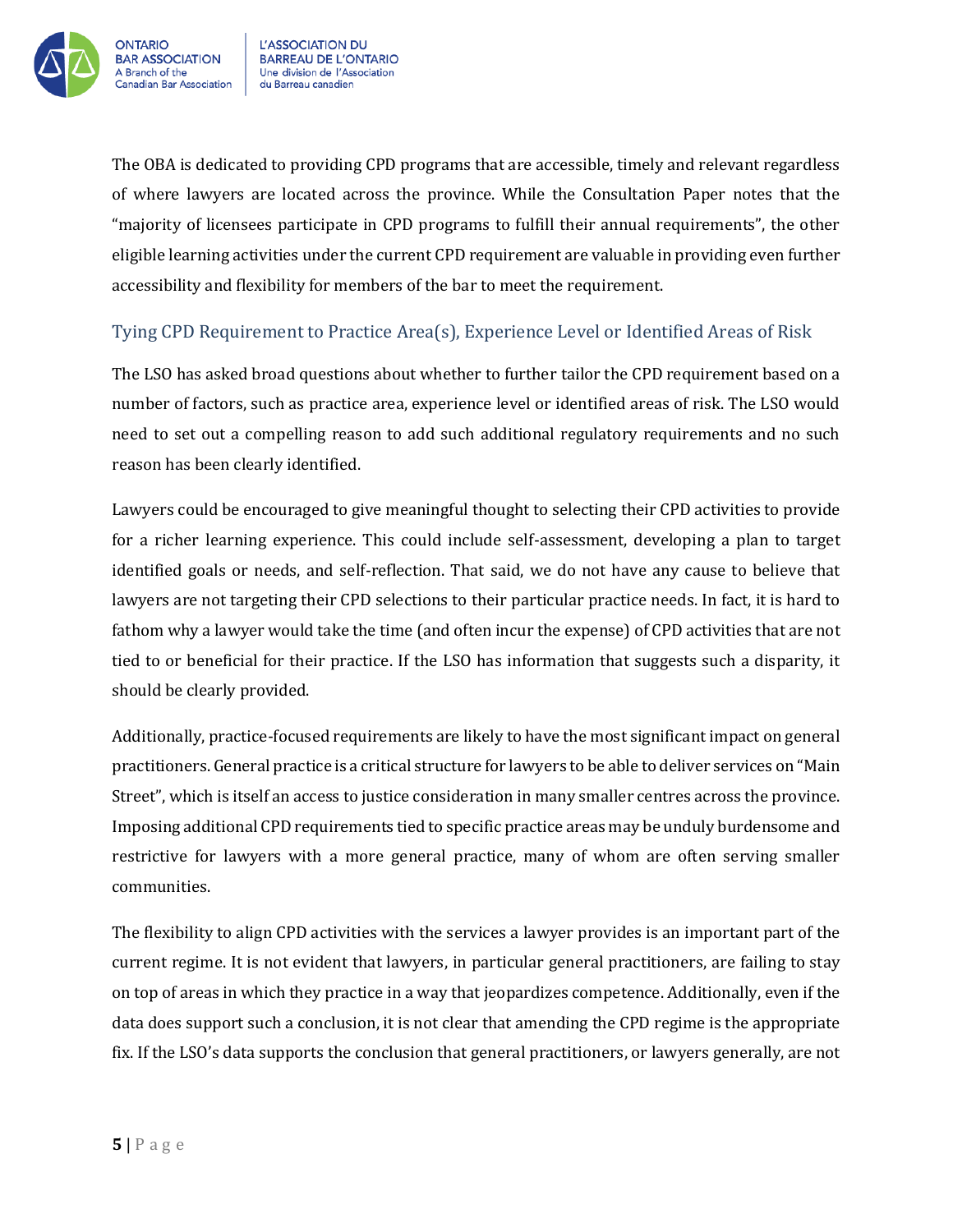

targeting their CPD activities to meet the needs of their practices, that information should be provided so that both specialist and generalist lawyers can comment on what response best addresses such an issue without jeopardizing practice feasibility.

#### <span id="page-5-0"></span>Technological Competence

Technological competence is critical to the practice of law today. The truth of this statement has only become clearer through the course of the COVID-19 pandemic. With the courts, tribunals and government agencies transitioning to electronic systems, lawyers need to keep pace and the LSO should encourage this.

Technological competence is appropriately captured in the current professionalism content criteria. Many OBA CPD events provide technological training, either as standalone events such as our CaseLines Hands-On Training or incorporated into other substantive and professionalism events.

Given the fundamental importance of technological competence, it is worth considering a specific technology-focused requirements within the current CPD regime.

#### <span id="page-5-1"></span>Indigenous Cultural Competency

The Truth and Reconciliation Commission of Canada (TRC)'s Call to Action 27 calls upon law societies to ensure that lawyers receive appropriate cultural competency training. The Federation of Law Societies of Canada subsequently urged law societies to consider mandatory Indigenous cultural competency training. The panel report commissioned by the LSO in 2018, called upon legal professionals to radically improve their competence in dealing with Indigenous clients and called for cultural competency training for lawyers.

The Canadian Bar Association, the OBA's national organization, endorsed this Call to Action at its annual meeting in 2016, passing a Resolution that outlined the CBA's commitment to further advancing the TRC Calls to Action3. The CBA and the OBA have since worked to provide CPD

<sup>&</sup>lt;sup>3</sup> Canadian Bar Association, Resolution 16-12-A – Responding to the Truth and Reconciliation Call to Action, August 11, 2016.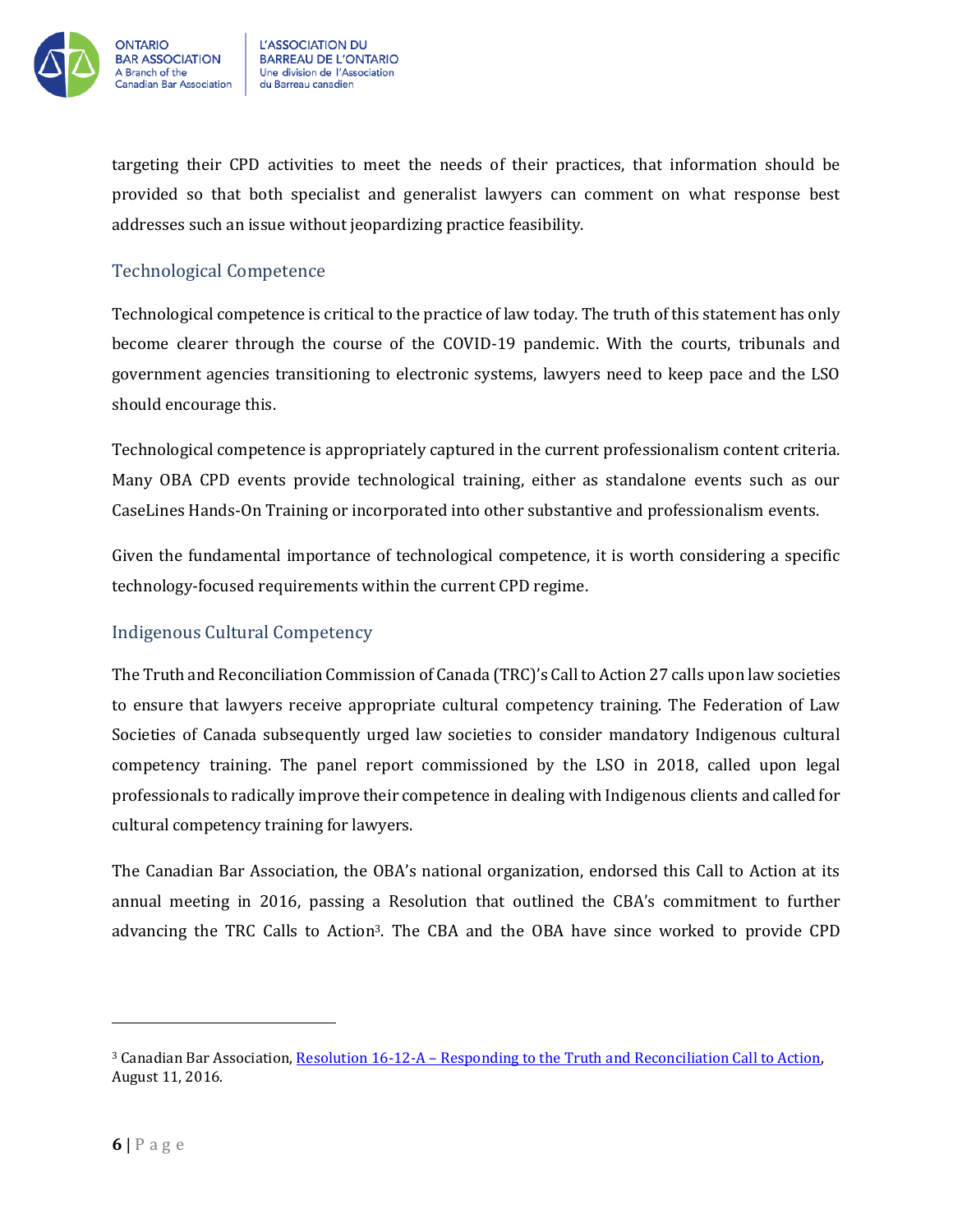

programming targeted at enhancing lawyers' cultural competency4, demonstrating the significance of the role and ability of the legal profession to advance the TRC Calls to action.

The TRC Calls for Action make clear that justice sector reform is a critical element of the path to reconciliation. The OBA supports the addition of Indigenous cultural competency training requirements and opportunities for lawyers

#### <span id="page-6-0"></span>*Certified Specialist Program*

Certified Specialist Designations are an important indicator to both the public and the legal profession that those who hold them are recognized as having achieved a high standard of expertise in a particular field. This both allows lawyers to promote their expertise, and assists the public (as well as other practitioners) in identifying a lawyer who is best placed to address specific legal issues.

The OBA has advocated for the expansion of the Certified Specialist program to additional practice areas in recent years, including into the area of Taxation Law (which was added to the program) and Privacy Law (which is currently under consideration), and supports its continuation.

#### <span id="page-6-1"></span>*Legal Information and Research Supports*

Local law libraries have long served as a centre of activity and support for local lawyers. It is critical that they receive the necessary funding to continue to carry out that role, and the supports to make requisite improvements to ensure continued relevance and maximum efficiencies, such as taking advantage of technological innovation.

## <span id="page-6-2"></span>**Conclusion**

The OBA appreciates the opportunity to comment on the important issues presented in the Consultation Paper and looks forward to further engagement on this topic as the Task Force moves forward with its work. We would be happy to provide further feedback on the existing LSO programs.

<sup>4</sup> See for example: The Path – [Your Journey Through Indigenous Canada;](https://www.cba.org/ThePath) [We Are All Treaty People](https://www.cbapd.org/details_en.aspx?id=ON_ON20OBA01V&_ga=2.109773701.1823658225.1642340218-1110001582.1626797839) – Why We [Need to be Allies;](https://www.cbapd.org/details_en.aspx?id=ON_ON20OBA01V&_ga=2.109773701.1823658225.1642340218-1110001582.1626797839) [After the TRC and the National Inquiry: The Gladue Principles and the Ongoing Call for](https://www.cbapd.org/details_en.aspx?id=ON_ON19ABO04V)  [Justice;](https://www.cbapd.org/details_en.aspx?id=ON_ON19ABO04V) [The Future of the United Nations Declaration on the Rights of Indigenous People in Ontario.](https://www.cbapd.org/details_en.aspx?id=ON_ON21ABO01V)